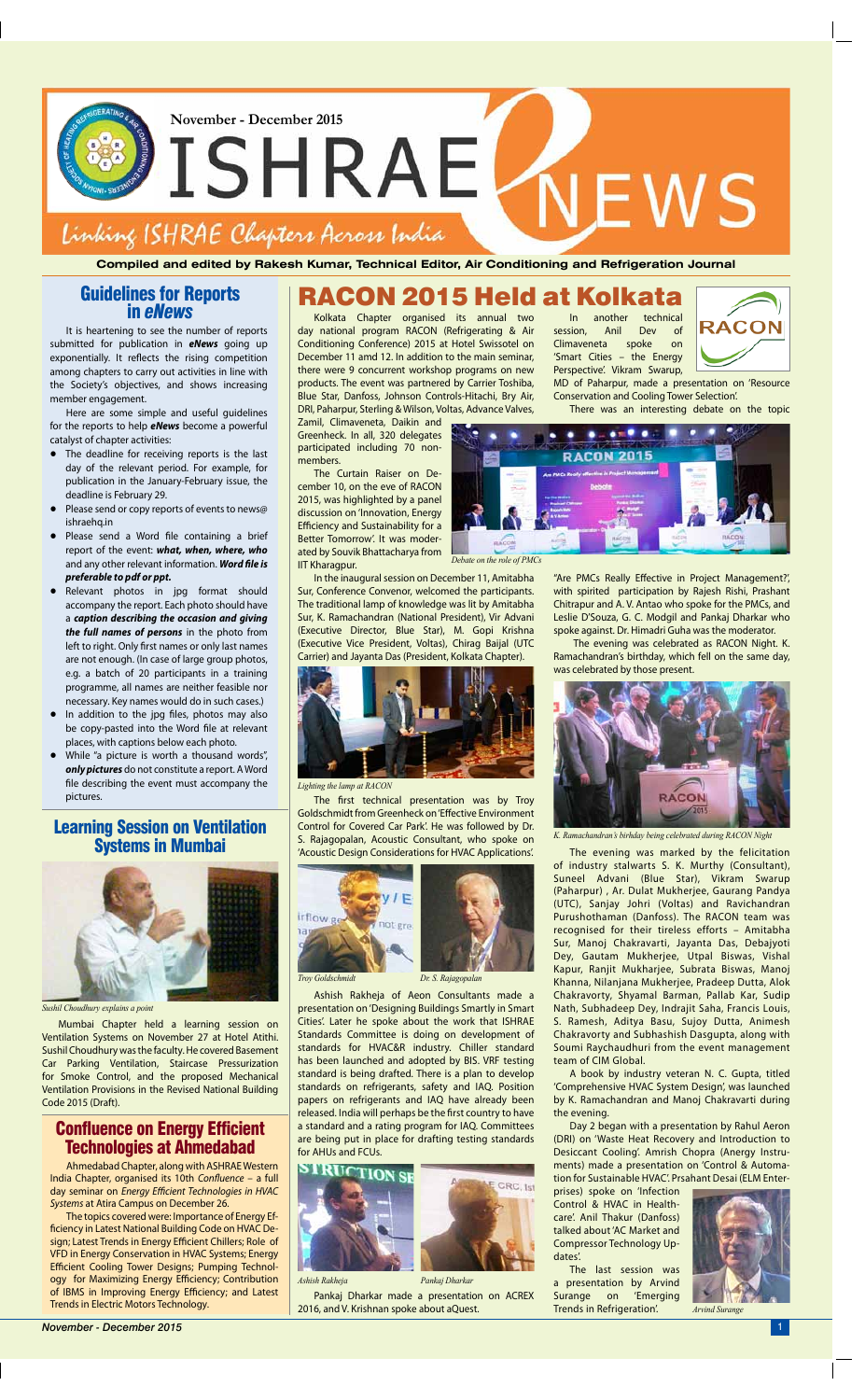On ISHRAE Day, Kalpakkam Sub-chapter organized a technical lecture at IGCAR on December 9. Two members from the Sub-chapter, who had presented papers in the recently held National Conference on Refrigeration and Air Conditioning (NCRAC-2015) at Chennai, shared their papers. About 50 staff members comprising ISHRAE members, HVAC professionals and other staff members of DAE units at Kalpakkam attended the presentation.

N. Janarthanan, President, welcomed the members and highlighted that ISHRAE has completed 33 years. V. Rathnakumar, Head, ACMS, ACVSD, ESG gave a talk on *Control Circuit Modification in Room Air Conditioners for Safe Operation*, and E.Mohanraj, SO/D, RFS, CFD, CG presented a paper on *Innovative Design for Precise Temperature Control*.

Treasurer N.S. Gopalakrishna delivered the vote of thanks.



*K. Ramachandran addresses the participants*

Senior ISHRAE members K. Ramachandran (National President), Shankar Ghime (RD West), Vikram Murthy, Diwakar Sawant and Dr. Roshini Easow (President, ASHRAE Mumbai Chapter) spoke

on the occasion. Haresh Rupchandani, President, AAR and Jasbir Singh, Director, RATA also addressed the audience.

The topics covered were *Cold Storage Layout and Design* by Sankara Subramaniam; *Refrigeration for Grape Processing* by Anil Gulanikar; *Maintenance of Compressors* by Dhananjay Deshpande; *Mobile Refrigeration* by Rajat Gupta; and *Government Subsidies* by R. S. Kulkarni. A panel discussion on *New Refrigerant Technology* rounded off the program.

The platinum partner Seepra Refrigeration, a cold room enterprise, presented their range of offerings from cold rooms to full management of cold rooms. There were 8 table partners.

A press conference, attended by 20 members of the press, was held. A total of 149 participants attended the *Colloquium*.



*Diwakar Sawant speaks on the occasion*



*Haresh Rupchandani makes his address*



*Dr. Roshini Easow talks on behalf of ASHRAE*

## Colloquium 2015 on Cold Storages at Nashik

Urjavaran is organised annually in tier II and III cities across India.

Indore Chapter organised Urjavarn 2015 on December 31 at Radisson Blu on the theme *Buildings for Future*. The Convener was Sapan Shah, President, Indore Chapter.



The speakers were Ar. Gurpreet Shah, Jagdeep Singh, Ashish Rakheja, Pallavi Chitnis (IGBC Hyderabad) and Ar. Manish Kumat. A panel discussion was held on *Smart Cities – Challenges for Architects, MEP Professionals & Fire Engineers*, moderated by Pankaj Dharkar. The panellists were Ar. Jitendra Mehta, D. K. Shami (Fire Adviser to Government of India), Anil Agarwal (Builder) and Ashish Khare (Smart City Division of Wipro, Bangalore). There were 105 participants.





*Nashik President Nishad Satardekar lights the lamp K. Ramachandran, Diwakar Sawant and S.G. Ghime look on*

The event was supported by Indian Institute of Architects (IIA), IIA MP Chapter, Fire & Security Association of India (FSAI), Indian Green Building Council (IGBC) and ASHRAE Western India Chapter.

K-flex Insulation , Aeroflex and LG were the platinum partners while Rajco Pipes, Tencho and Pride Eco-air were the table partners.

*Lighting the lamp at Urjavaran*

*Panel discussion in progress*



*V. Rathnakumar makes his presentation*



*E. Mohanraj presents his paper* 

## Urjavaran Organised by Indore Chapter

Nashik Sub-chapter and Mumbai Chapter, along with AHSRAE Mumbai Chapter, RATA and AAR conducted their annual national program *Colloquium 2015* on the theme of Cold Storages on December 4 at Hotel Jupiter. It was attended by 80 delegates from various fields.

In his keynote address, Vilas Shinde (Chief Guest) of Sahyadri Farms mentioned the areas of improvement ranging from grape farming, harvesting, processing and storage to transportation. He suggested that ISHRAE should take the lead in understanding the needs of agricultural producers, and should set standards.

## National Seminar EEHVAC&R by Ranchi Chapter

A two-day national seminar on Energy Efficiency in HVAC&R Industry (EEHVAC&R) was organized by Ranchi Chapter on November 28 and 29. Neeraj Mathur, Executive Director, SAIL (Centre for Engineering & Technology), who was the Chief Guest, inaugurated the seminar. Dipak Barma, Past National President, ISHRAE was the Guest of Honour.

Swadhin Mukherjee, Immediate Past President, Ranchi Chapter welcomed the delegates. Anujeet Rituraj, Chapter President, described the activities of ISHRAE. A. P. Roy, ISHRAE stalwart and mentor of Ranchi Chapter, expressed his best wishes for the seminar. Amitabha Sur, Past National Secretary, recalled his long association with EEHVAC&R. He was happy that Ranchi Chapter has been able to organize it continuously for the last six years. Dipak Barma spoke about the relevance of the seminar topic, and the activities and achievements of ISHRAE. Neeraj Mathur stressed that refrigeration and air conditioning have become a part of our way of life and are essential ingredients for maintaining and improving lives. He wished a grand success to the national seminar. The inaugural ceremony was attended by about 80 persons including senior executives of various organizations.



*Neeraj Mathur, Chief Guest, lighting the lamp at the inaugural ceremony with Dipak Barma, Guest of Honour, behind him*

## Product Presentation at Mumbai

## Nashik Conducts Workshop on Compressors in Hindi and Marathi

## ISHRAE Day Celebration at IGCAR, Kalpakkam

## Nashik Organises Workshop on Installation and Maintenance

## Nashik Celebrates ISHRAE Day

Mumbai Chapter, in association with ASHRAE Mumbai Chapter, organised a product presentation on Electric Pressure Independent Control Valve Technology by Belimo Actuators India on November 27 at VITS Hotel. The speaker was Biju Nair, Regional Sales Manager West, Belimo.

Nashik Sub-chapter conducted a technical workshop on November 7 at Vighneshwar Air Conditioning. 26 technicians were present. The program was conducted by Rauf Shaikh. It covered the working of a compressor, reasons for failure, selection of compressor, types of oil and safety precautions during compressor replacement

Nashik Sub-chapter conducted a technical workshop on October 31 at Rotary Community Hall on *Air Conditioner Installation and Maintenance* in Hindi and Marathi. Dinanath Naik was the trainer. The topics covered were *Importance of Piping in Split Air Conditioners, Piping Best Practices for Split ACs, Good Installation Practices for ACs, Importance of Piping Insulation, Gas Charging,* and *Introduction to Inverter AC*.

The delegates were welcomed by Rauf Shaikh. President Nishad Satardekar welcomed Dinanath Naik. It was an interactive session.

President-Elect Rashid Shaikh and Rauf Shaikh briefed the participants on ACREX 2016.

On the occasion of ISHARE day on December 9, Nashik Sub-chapter organized a gala get-

together. The event was organized at Hotel Emerald Park. President Nishad Satardekar welcomed the gueats and briefed them on the activities of the Sub-chapter. Three new members were inducted. Delegates were briefed about ACREX 2016 and urged to attend it.

Following this, there was a product presentation by CRI Pumps Ltd. Thirumurthi – DGM, Mohapatra – Zonal Manager, Sandeep Ingale, Sarang Kulkarni – Area Managers, Gaurav Joshi, Kedar Jadhav and Mithun Kumar – Marketing Executives represented the company. A cake was cut by Founder President Sameer Lodha and President Nishad Satardekar. Past Presidents Sanjay Nikam, Sandeep Pahadi and Quresh Badshah were also present. 52 Members attended the program.

## Workshop by CCSI, ISHRAE and ASHRAE Mumbai

Contamination Control Society of India (CCSI), in association with ISHRAE Mumbai and Thane Chapters and ASHRAE Mumbai Chapter, held a one day theory and hands-on training workshop on Testing, Adjusting & Balancing of HVAC Systems (TAB) and Validation of Cleanrooms on December 19 at Hotel Parle International.

2 *November - December 2015*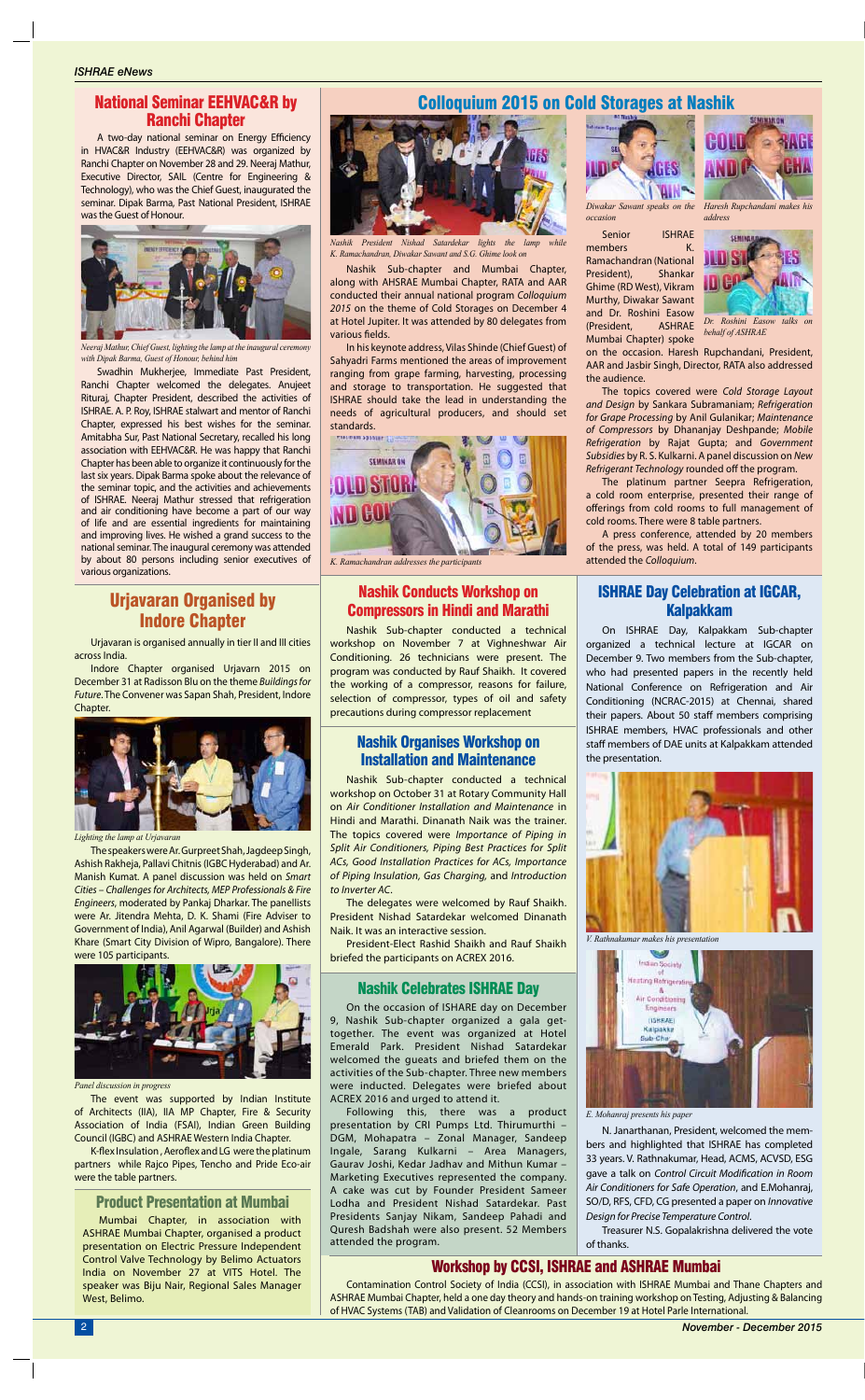

*Prabir Kumar Sen delivers his talk Chapter President with speaker Dr. A. D. Parakh*

## Presentation By Global Copper

Vadodara Chapter arranged a product presentation by Global Copper Ltd. on December 6 at Solarce Park. Around 30 members attended the program.

## Alfa Laval Product Presentation at Vadodara

Vadodara Chapter joined with Indian Institute of Chemical Engineers (IIChE) Ankleshwar Regional Center on November 27 for a product presentation by Alfa Laval. Nilesh Patel – President, Hasmukh Patel – President-Elect, Manish Dandekar – Treasurer and Kunal Shah – CWC member were present.

Prabir Kumar Sen gave a technical talk on November 28. There were 13 participants. The talk covered design aspects of ventilation systems including the applicability of various systems. It also covered the psychrometry related to dry and wet ventilation systems.



Surat Chapter conducted a

### technical seminar on *Basics of Refrigeration & Air Conditioning*

on December 30 at Dil-se Banquet Hall. About 30 members and 2 others participated, along with President, IPP and CWC members. Dr. A. D Parekh was

the faculty.

Indore Chapter, in association with ASHRAE Western India Chapter, organized a DL Program on *Clean Rooms & IAQ* on December 17 at Hotel Effotel.

The program started with a welcome note by Nishant Gupta of ASHRAE Central India Chapter and National Program Chair, ISHRAE. Sapan Shah, President, Indore Chapter, introduced the DL Dr. M. Vijaykumar.

Dr. Vijaykumar gave an introduction to Particle Mechanics for Contamination Control, and spoke on Considerations for Clean Air, Filtration and Energy Usage in IAQ. The program was attended by more than 50 persons from leading pharma companies and members of ISHRAE and ASHRAE. The workshop was interactive. A vote of thanks was proposed by Deepak Arzare.

## Kolkata Holds Technical Talk on Fans and Air Washers Technical Seminar in Surat

### Poornima College Students Visit Exhibition on Smart Cities

Department of Mechanical Engineering, Poornima College of Engineering, Jaipur organized a visit to the Smart Cities Exhibition at Jaipur Exhibition & Convention Center in association with ISHRAE and ASHRAE on December 11. the 13th International Conference & Exhibition on Sustainable Habitat & Smart Cities was organized by Jaipur Municipal Corporation.

15 student members participated along with faculty members Shailendra Kasera, HoD; Sobhag Bhandawat, Assistant Professor; Amit Mandal, Associate Professor; Prashant Mishra, Assistant Professor and Abhay Raj, Assistant Professor.

The students observed the concept of smart city, Green building, water ATM, Steilwallz panels, green waste reprocessor, organic waste converter, biogas generator, public toilets, bus rapid transit system, methane production, smarts bins, etc.

## Thane Holds Danfoss Product Presentation

Thane Chapter organised a seminar on *Trends in Scroll Chilles* by Luigi Zamana, Senior Director Marketing, Danfoss Commercial Compressors, on December 10 at Hotel United 21.

## Presentation Skills Program by Thane Chapter

Thane Chapter, along with ASHRAE Mumbai Chapter, organised a program on Presentation Skills on November 28 in the premises of Blue Star. The faculty was Rajan Gaonkar, Senior General Manager – Channel Business, Johnson Controls.

## Workshop at Surat

Surat Chapter conducted a workshop on *Heat Load Calculation in HVAC Systems* on December 19 at Dil-se Banquet Hall. About 40 members and 4 others participated. Chapter President, IPP and CWC members attended the program. Pankaj Suryavanshi was the faculty.

## Vadodara Holds Product **Digit Clean Rooms & IAQ at Indore** Values of Turners of Turners and Turners and Turners a

## Student Activities

### Student Quiz by Vadodara Chapter

Vadodara Chapter arranged an inter college quiz competition at SVIT, Vasad on December 29. Dharmsinh Desai Universiy, Parul Institute of Technology, Parul Institute of Technology & Engineering, Charusat University and Sardar Vallabhbhai Patel Institute of Technology student chapters participated in the Quiz. Brian Lobo – Student Chair welcomed the audience. Ramanna – Head of Mechanical Department, S.P. Patel – Faculty Coordinator, Nilesh Patel – President and Hasmukh Patel – President-Elect were present. Dharmsinh Desai Universiy was the winner, and Sardar Vallabhbhai Patel Institute of Technology was the first runner-up.

## Seminar in Bharuch by Surat Chapter

D. D. Koranne held a Technical Seminar on *Diagnosis & Troubleshooting of Refrigeration Systems* at Shree S'ad Vidhyamandal Institute of Technology, Bharuch on December 19. It started with a video presentation on ISHARE and ACREX 2016. Nilesh Patel – Chapter President welcomed the participants. Jigar Bhalavat introduced D. D. Koranne. There were more than 40 participants including students, utility engineers and faculty. Hasmukh Patel – President-Elect, Manish Dandekar – Treasurer and Shrirang Puntambekar – Program Chair were present.

### Surat Student Chapter Visits HVAC Site

Surat Chapter organised a site visit to Rahulraj Mall, Piplod by students of SVNIT and C. K. Pithawala College Of Engineering and Technology on October 31. There were 72 participants.



### Surat Holds Quiz Final for Student Chapter

The final quiz round at Surat was held on November 9 at the premises of Unicool Engineers. The finalists were C. K. Pithawala College of Engineering and Technology and SVNIT. The contest was won by C. K. Pithawala College.

## Promotional Activity for New Student Chapter at Jaipur

Jaipur Chapter organized promotional activity for a new student chapter on November 21 at Arya Institute of Engineering, Technology & Management, Jaipur. Amit Kakkar, National Chair K-12 Activity and Past President, Jaipur Chapter delivered a seminar on *Green Buildings* and discussed the benefits of forming a new student chapter.



The occasion also witnessed the presence of Anil Gupta, President, Jaipur Chapter along with students and faculty members. He talked about ISHRAE and motivated the students. Ankur Dutt Sharma proposed the vote of thanks. More than 100 students attended.



*Poornima College students pose during the visit*



*Keenly observing smart city concepts Students commence site visit*



*Students listening attentively*



*Prithvi and Somil of C.K. Pithawala College focus on the questions*

*Amit Kakkar addresses the students*



*Students listen with rapt attention*

## Vadodara Celebrates ISHRAE Day with Students

Vadodara Chapter celebrated ISHRAE Day with Rangoli competition on Save Tress and Save Environment at Shree T. R. Patel Vidhyalya on December 12. More than 22 students participated. President Nilesh Patel spoke about ISHRAE. Hasmukh Patel – President-Elect, Manish Dandekar – Treasurer and Hemant Bedekar were present from ISHRAE.

*November - December 2015* 3